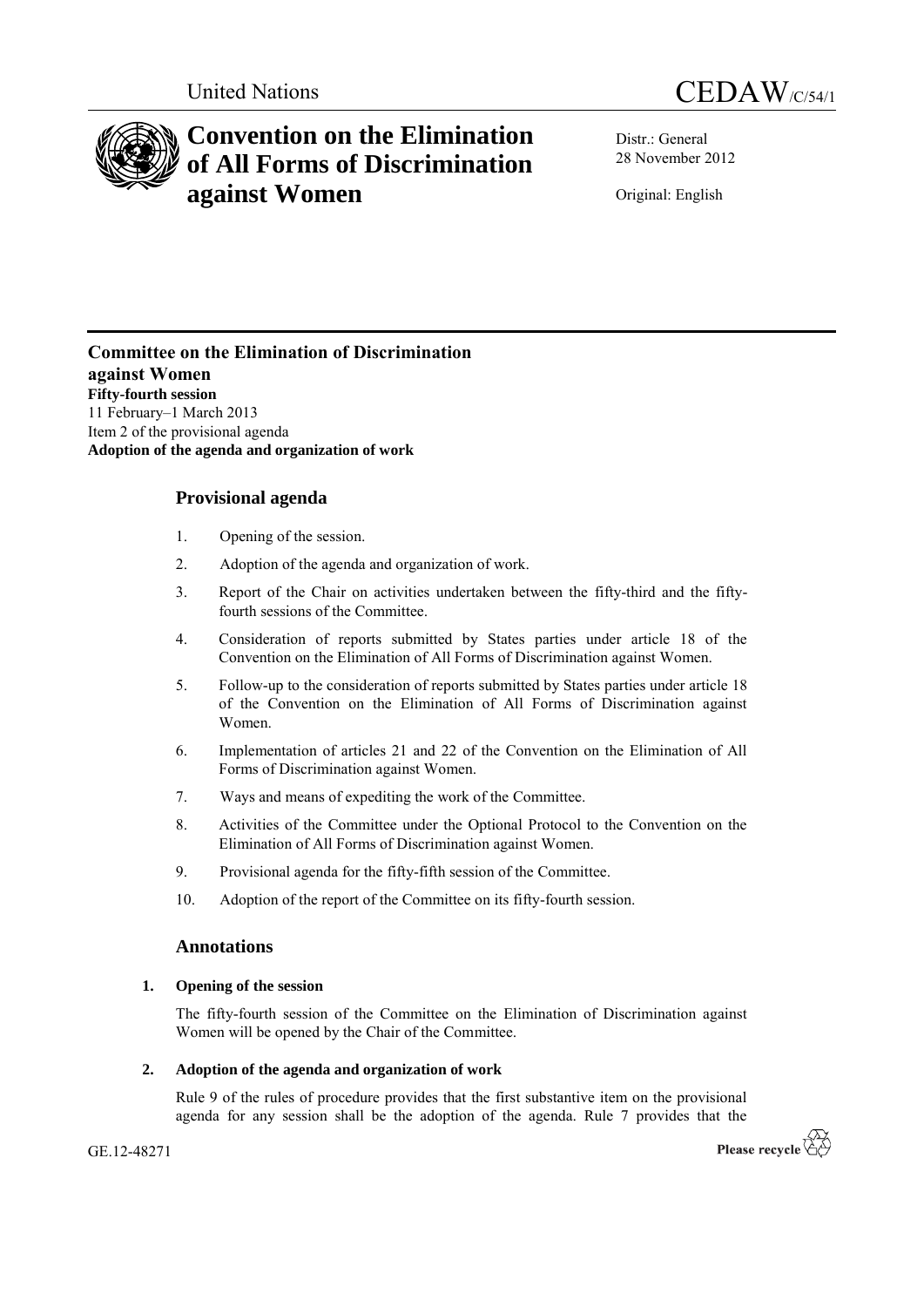provisional agenda for each session shall be prepared by the Secretary-General in consultation with the Chair, in conformity with the relevant provisions of articles 17–22 of the Convention.

At its fifty-third session, the Committee approved the provisional agenda for its fifty-fourth session.

#### **3. Report of the Chair on activities undertaken between the fifty-third and fifty-fourth sessions of the Committee**

Under item 3, the Chair will brief the Committee on activities and events occurring since the previous session that had a bearing on the work of the Committee.

#### **Documentation**

Provisional agenda and annotations (CEDAW/C/54/1)

#### **4. Consideration of reports submitted by States parties under article 18 of the Convention on the Elimination of All Forms of Discrimination against Women**

Article 18 of the Convention provides that States parties to the Convention shall submit to the Secretary-General, for consideration by the Committee, a report on the legislative, judicial, administrative or other measures that they have adopted to give effect to the provisions of the Convention and other progress made in that respect. Reports are to be submitted within one year after the entry into force of the Convention for the State concerned and thereafter at least every four years and, further, whenever the Committee requests.

The reports of the following States are scheduled to be considered at the fifty-fourth session of the Committee: Angola, Austria, Cyprus, Greece, Hungary, Pakistan, Solomon Islands (in the absence of a report), and the former Yugoslav Republic of Macedonia.

Rule 51 of the rules of procedure provides that representatives of a State party shall be present at meetings of the Committee when the report of the State is being examined and shall participate in discussions and answer questions concerning the report.

Rule 49 of the rules of procedure provides that, at each session, the Secretary-General shall notify the Committee of the non-receipt of any report required from a State party under article 18 of the Convention. The Secretary-General also provides the Committee with a list of reports submitted by States parties to the Convention, as well as a list of reports submitted by States parties to the Convention that have not yet been considered by the Committee.

At its fifty-fourth session, the Committee will have before it the report on the status of submission of overdue reports by States parties under article 18 of the Convention.

A pre-session working group of the Committee is convened before each session to prepare lists of issues and questions relating to reports for transmission to the States parties before the meetings at which their reports are to be considered. The pre-session working group for the fifty-fourth session met in New York from 30 July to 3 August 2012. The report of the pre-session working group (CEDAW/C/PSWG/54/1) and the responses of States parties to the lists of issues and questions will be before the Committee.

## **Documentation**

*Reports*

Sixth periodic report of Angola (CEDAW/C/AGO/6)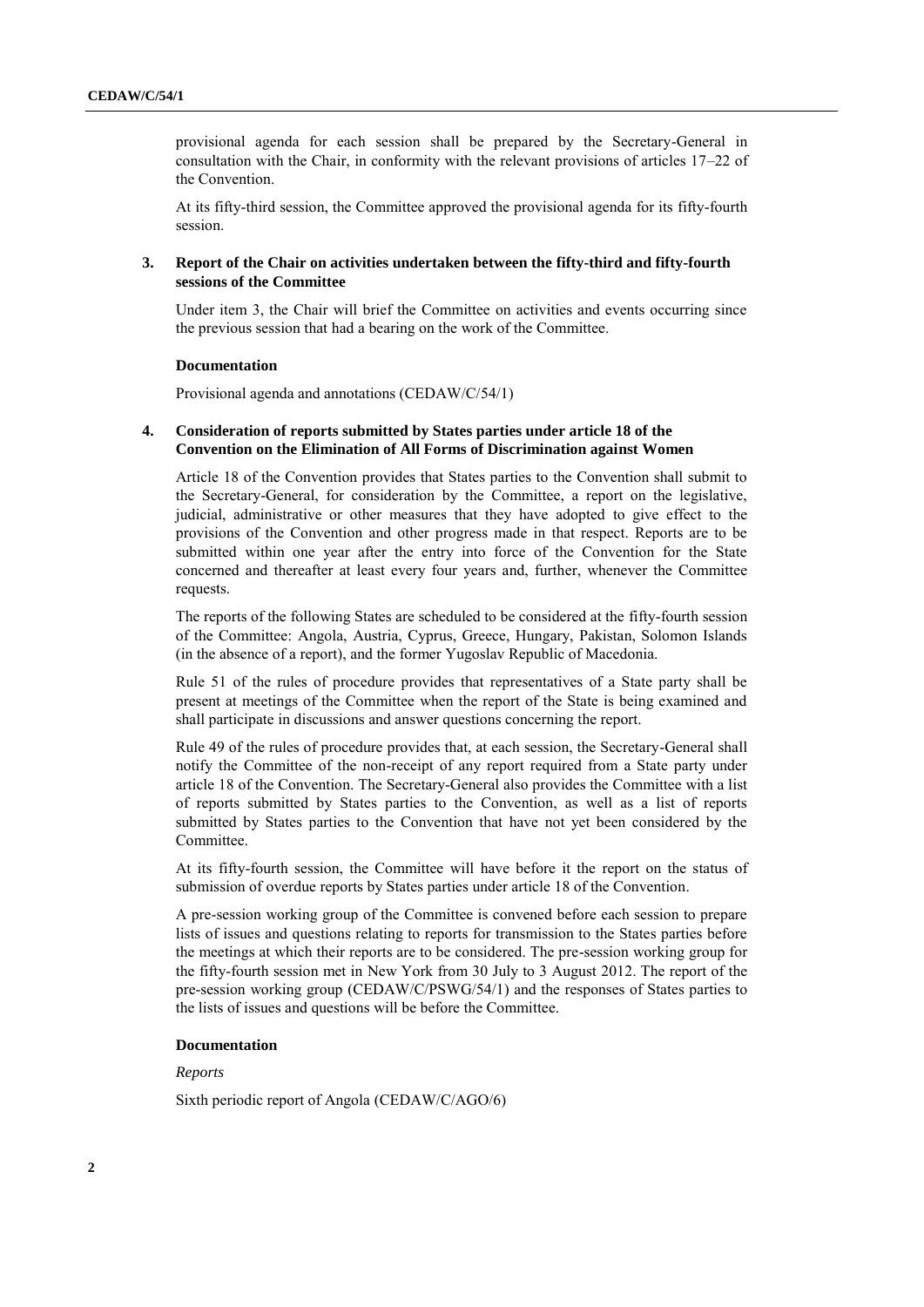Combined seventh and eighth periodic reports of Austria (CEDAW/C/AUT/7-8)

Combined sixth and seventh periodic reports of Cyprus (CEDAW/C/CYP/6-7)

Seventh periodic report of Greece (CEDAW/C/GRC/7)

Combined seventh and eighth periodic reports of Hungary (CEDAW/C/HUN/7-8)

Fourth periodic report of Pakistan (CEDAW/C/PAK/4)

Combined fourth and fifth periodic reports of the former Yugoslav Republic of Macedonia (CEDAW/C/MKD/4-5)

*Lists of issues and questions*

Angola (CEDAW/C/AGO/Q/6)

Austria (CEDAW/C/AUT/Q/7-8)

Cyprus (CEDAW/C/CYP/Q/6-7)

Greece (CEDAW/C/GRC/Q/7)

Hungary (CEDAW/C/HUN/Q/7-8)

Pakistan (CEDAW/C/PAK/Q/4)

Solomon Islands: list of issues and questions in the absence of initial and periodic reports (CEDAW/C/SLB/Q/1-3)

The former Yugoslav Republic of Macedonia (CEDAW/C/MKD/Q/4-5 and Corr.1)

*Responses to the lists of issues and questions*

Angola (CEDAW/C/AGO/Q/6/Add.1)

Austria (CEDAW/C/AUT/Q/7-8/Add.1)

Cyprus (CEDAW/C/CYP/Q/6-7/Add.1)

Greece (CEDAW/C/GRC/Q/7/Add.1)

Hungary (CEDAW/C/HUN/Q/7-8/Add.1)

Pakistan (CEDAW/C/PAK/Q/4/Add.1)

Solomon Islands (CEDAW/C/SLB/Q/1-3/Add.1)

The former Yugoslav Republic of Macedonia (CEDAW/C/MKD/Q/4-5/Add.1)

#### **5. Follow-up to the consideration of reports submitted by States parties under article 18 of the Convention on the Elimination of All Forms of Discrimination against Women**

At its forty-seventh session, the Committee decided to add "Follow-up to the consideration of reports submitted by States parties under article 18 of the Convention on the Elimination of All Forms of Discrimination against Women" as an item on the agenda.

The Committee will discuss matters relating to follow-up to concluding observations.

## **6. Implementation of articles 21 and 22 of the Convention on the Elimination of All Forms of Discrimination against Women**

Article 21 of the Convention provides that the Committee may make suggestions and general recommendations based on the examination of the reports and information received from States parties. It also provides that such suggestions and general recommendations shall be included in the report of the Committee to the General Assembly, together with comments, if any, from States parties.